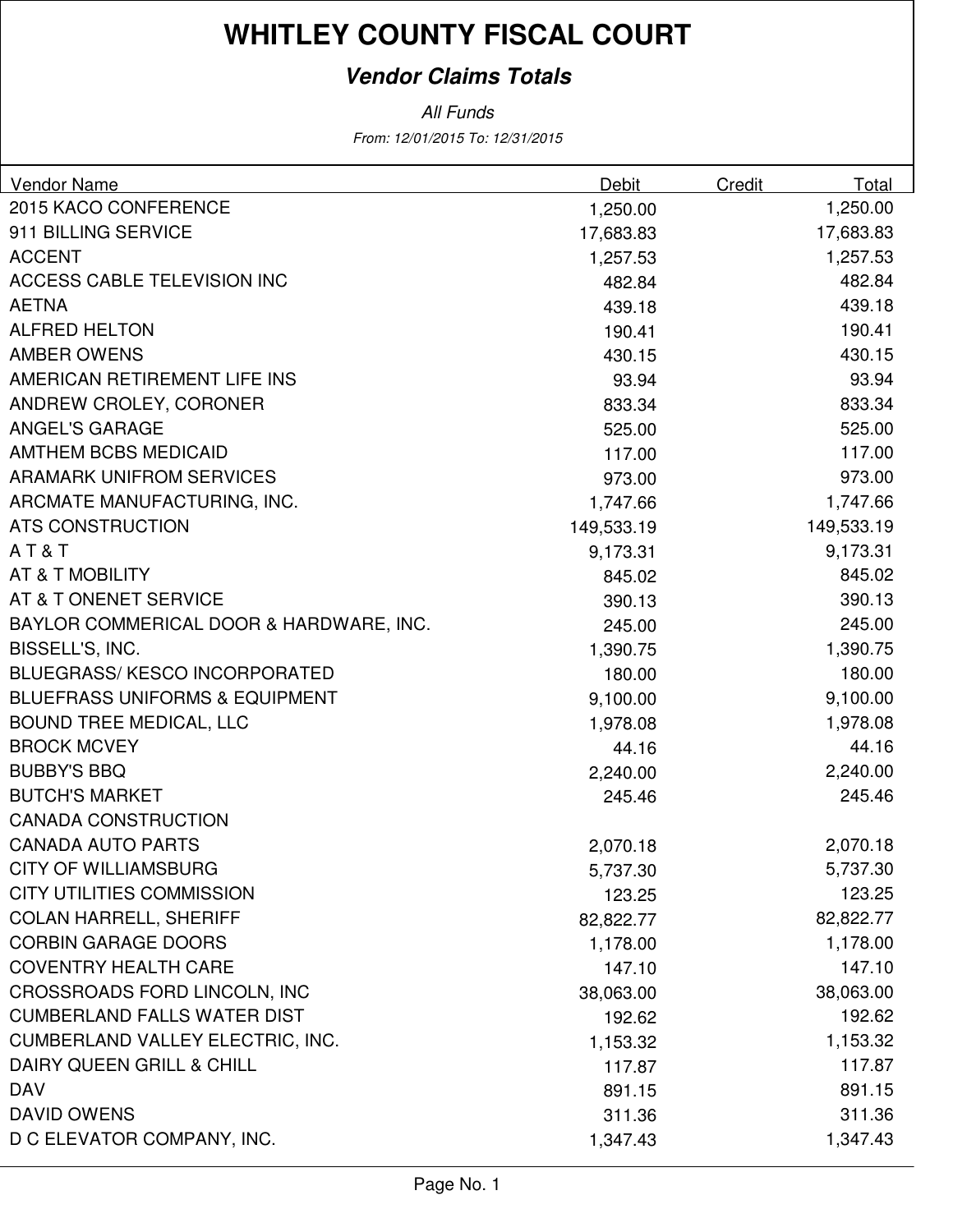### **Vendor Claims Totals**

| Vendor Name                         | Debit     | Credit | Total     |
|-------------------------------------|-----------|--------|-----------|
| DELTA NATURAL GAS CO., INC.         | 1,969.28  |        | 1,969.28  |
| <b>DONALD MCCOY</b>                 | 168.97    |        | 168.97    |
| <b>DON FRANKLIN FORD</b>            | 3,827.47  |        | 3,827.47  |
| DONNA ROSE COMPANY, INC.            | 791.00    |        | 791.00    |
| <b>DORMAN PATRICK</b>               | 82.80     |        | 82.80     |
| <b>DPA LLC</b>                      | 16.61     |        | 16.61     |
| EB CONSULTING SOLUTIONS LLC         | 89.00     |        | 89.00     |
| <b>ELLIS SANITATION</b>             | 3,711.00  |        | 3,711.00  |
| ELLISON'S SANITARY SUPPLY CO., INC. | 1,116.92  |        | 1,116.92  |
| EMCON HOME GUARD, INC.              | 480.00    |        | 480.00    |
| <b>EMSAR CENTRAL</b>                | 592.15    |        | 592.15    |
| <b>ENERGY INSURANCE</b>             | 560.00    |        | 560.00    |
| ENVIRONMENTAL WASTE SYSTEMS, LLC    | 280.00    |        | 280.00    |
| <b>EZ COUNTRY</b>                   | 510.00    |        | 510.00    |
| FALLS CHEVROLET BUICK GMC CADILLAC  | 1,207.00  |        | 1,207.00  |
| <b>FALLS FORD</b>                   |           |        |           |
| <b>FANNIE WILLIAMS</b>              | 250.00    |        | 250.00    |
| <b>FAULKNER AND TAYLOR</b>          | 84.47     |        | 84.47     |
| FINE LINE LAWN & LANDSCAPE          | 13,000.00 |        | 13,000.00 |
| <b>FLEETONE</b>                     | 6,582.02  |        | 6,582.02  |
| G & C SUPPLY CO. INC.               | 1,564.46  |        | 1,564.46  |
| G & E DRIVE-IN                      | 220.00    |        | 220.00    |
| G & S TIRE INC.                     | 46.00     |        | 46.00     |
| <b>GUARDIAN INSURANCE</b>           | 2,002.11  |        | 2,002.11  |
| E.J. HAAR                           | 523.80    |        | 523.80    |
| <b>HARDEE'S</b>                     | 301.57    |        | 301.57    |
| HARP ENTERPRISES, INC.              | 19,743.71 |        | 19,743.71 |
| HINKLE CONTRACTING COMPANY LLC      | 16,297.95 |        | 16,297.95 |
| <b>HOBART CORP</b>                  | 929.65    |        | 929.65    |
| <b>HOLSTON GASES</b>                | 2,654.45  |        | 2,654.45  |
| HUMANA HEALTH PLAN INC              |           |        |           |
| <b>HUMANA - CARESOURCE</b>          |           |        |           |
| HUMANA HEALTH CARE PLANS            | 651.81    |        | 651.81    |
| <b>HOMETOWN IGA #57</b>             | 1,200.45  |        | 1,200.45  |
| <b>JAMES JONES EXCAVATING</b>       | 2,280.45  |        | 2,280.45  |
| J HALL, INC.                        | 8,192.00  |        | 8,192.00  |
| K A C O ALL LINES FUND              | 44,185.90 |        | 44,185.90 |
| <b>KACO LEASING TRUST</b>           | 1,632.08  |        | 1,632.08  |
| KACO WORKERS COMPENSATION FUND      | 31,647.60 |        | 31,647.60 |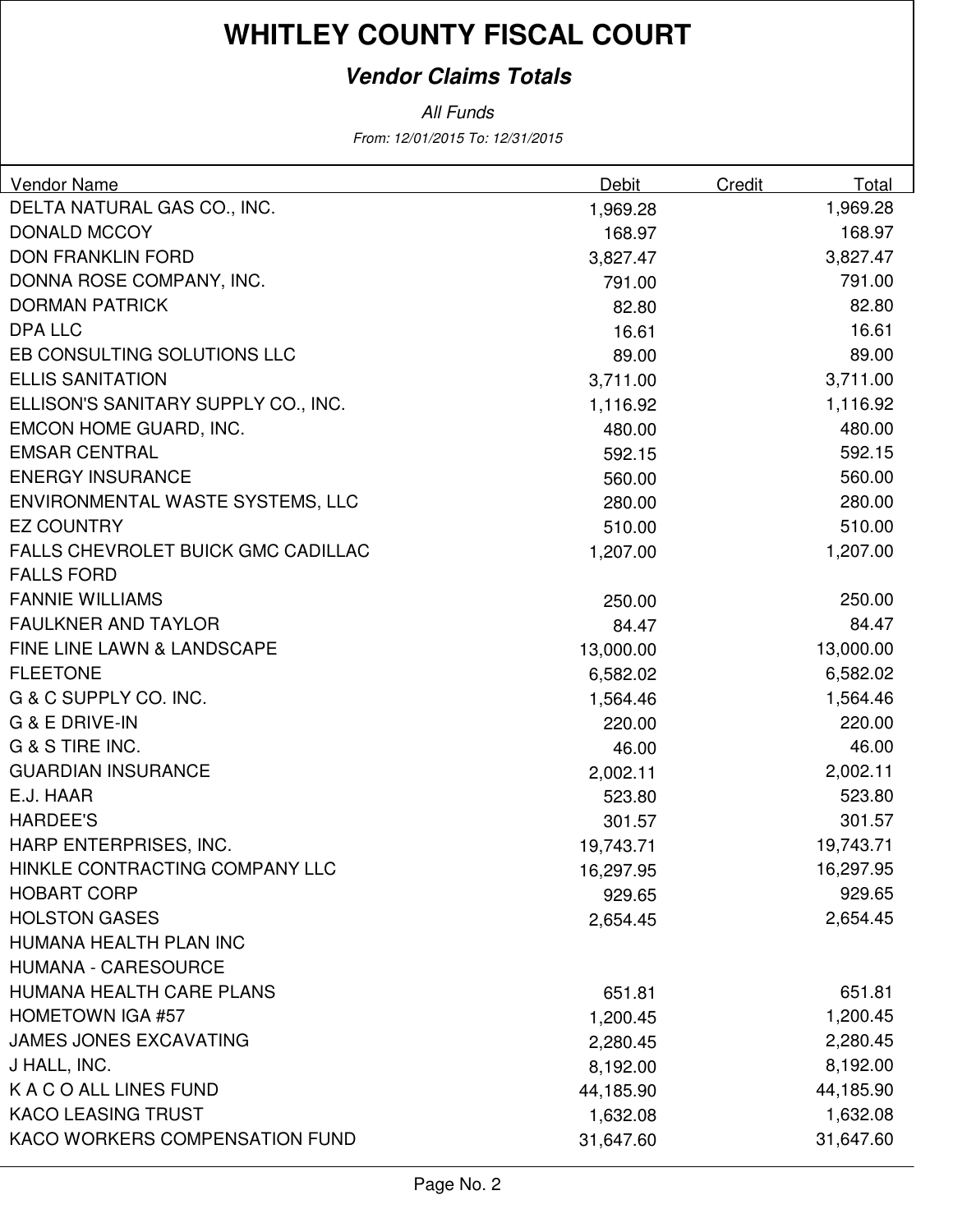### **Vendor Claims Totals**

| Vendor Name                            | Debit     | Credit | Total     |
|----------------------------------------|-----------|--------|-----------|
| KAY SCHWARTZ, COUNTY CLERK             | 15.00     |        | 15.00     |
| <b>KELLWELL FOOD MANAGEMENT</b>        | 24,480.64 |        | 24,480.64 |
| <b>KEN TEN ADVERTISING</b>             | 6,031.27  |        | 6,031.27  |
| KU                                     | 11,949.50 |        | 11,949.50 |
| <b>KENWAY DISTRIBUTORS</b>             |           |        |           |
| <b>KIMBELL MIDWEST</b>                 | 210.46    |        | 210.46    |
| <b>KIMBERLY BOLTON</b>                 | 54.73     |        | 54.73     |
| <b>KIRBY ISON JR</b>                   | 8.75      |        | 8.75      |
| KNOX COUNTY UTILITIES COMMISSION       | 155.30    |        | 155.30    |
| KNOXVILLE CULLIGAN WATER               | 374.95    |        | 374.95    |
| KNOX-WHITLEY ANIMAL SHELTER, INC,      | 7,500.00  |        | 7,500.00  |
| <b>KORMAN SIGNS</b>                    | 1,681.76  |        | 1,681.76  |
| KY BOARD OF EMERGENCY MEDICAL SERVICES | 650.00    |        | 650.00    |
| <b>KY SPRING WATER</b>                 | 367.60    |        | 367.60    |
| <b>KENTUCKY STATE TREASURER</b>        | 866.00    |        | 866.00    |
| <b>LEANN TOMLINSON</b>                 | 20.00     |        | 20.00     |
| <b>LEE MAHAN</b>                       | 37.01     |        | 37.01     |
| LIDA J. POWERS                         | 668.31    |        | 668.31    |
| <b>LYKINS OIL COMPANY</b>              | 9,014.99  |        | 9,014.99  |
| <b>MICHAEL T MURPHY</b>                | 14.00     |        | 14.00     |
| <b>FISCALSOFT CORPORATION</b>          | 3,750.00  |        | 3,750.00  |
| <b>MOORE MEDICAL</b>                   | 4,977.50  |        | 4,977.50  |
| <b>MYRTLE FOX</b>                      | 26.66     |        | 26.66     |
| <b>NAME TAGS OF KY</b>                 | 594.00    |        | 594.00    |
| <b>NEW HOPE MINISTRIES</b>             | 132.00    |        | 132.00    |
| <b>NEWS JOURNAL</b>                    | 222.75    |        | 222.75    |
| NI GOVERNMENT SERVICES, INC.           | 78.93     |        | 78.93     |
| NORTHERN SAFETY CO                     | 2,457.35  |        | 2,457.35  |
| <b>NORVEX SUPPLY</b>                   | 3,921.06  | 904.57 | 3,016.49  |
| <b>OAK TREE</b>                        | 1,819.52  |        | 1,819.52  |
| <b>OPAL BUNDY</b>                      | 101.76    |        | 101.76    |
| <b>OWENS AUTO PARTS</b>                | 1,083.46  |        | 1,083.46  |
| <b>PATRICIA MORGAN</b>                 | 80.06     |        | 80.06     |
| PAT WHITE, JR.                         | 104.14    |        | 104.14    |
| PRECISION SUPLICATING SOLUTIONS INC    | 153.63    |        | 153.63    |
| POFF CARTING SERVICE                   | 7,175.24  |        | 7,175.24  |
| PREFERRED LAB SERVICE                  | 800.00    |        | 800.00    |
| PREWITT FARM SUPPLY                    | 570.25    |        | 570.25    |
| <b>QUALITY CARE AUTO SERVICE</b>       | 4,129.05  |        | 4,129.05  |